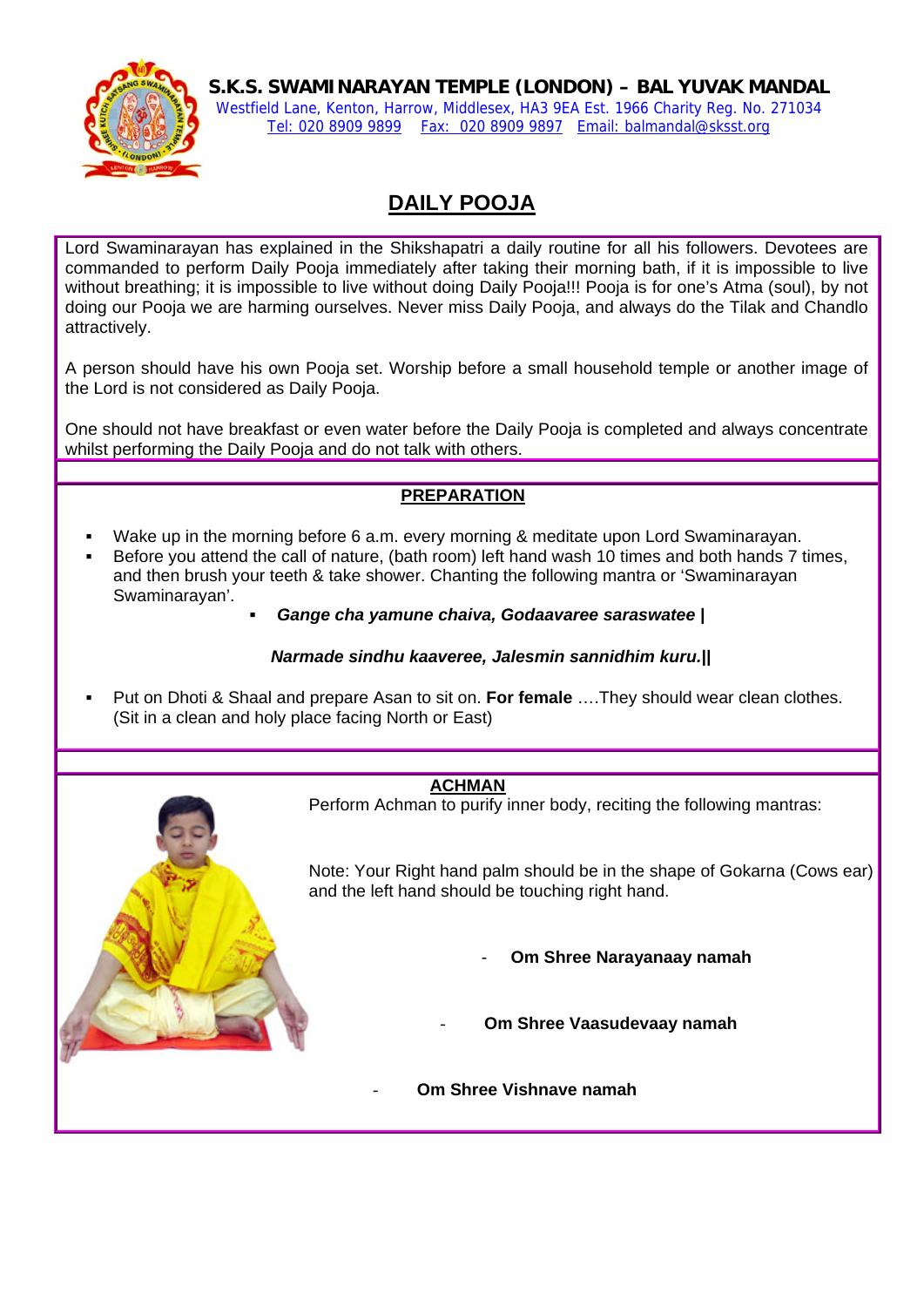

**S.K.S. SWAMINARAYAN TEMPLE (LONDON) – BAL YUVAK MANDAL** 

Westfield Lane, Kenton, Harrow, Middlesex, HA3 9EA Est. 1966 Charity Reg. No. 271034 Tel: 020 8909 9899 Fax: 020 8909 9897 Email: balmandal@sksst.org



### **TILAK & CHANDLO**

- Apply Tilak/Chandlo, reciting the following mantras;
- Place the 'U' of the Tilkayu between the bridge of your nose and carefully slide it up to the top of the forehead. With mantra:
- **Om Shree Vaasudevaay Namah**
- Repeat the above on the:
	- 1. Chest  **Om Shree Shankarshanaay Namah**
	- 2. Right Hand (upper forearms) **Om Shree Pradyumnaay** 
		- **Namah**
	- 3. Left Hand (upper forearms) **Om Shree Aniruddhaay Namah**
- In the middle of the Tilak (forehead) imprint a red chandlo of kumkum or chandan. With Mantra **Om Shree Mahaa-Lakshmyai Namah**

*For females:* They **only** should do chandlo in the centre their forehead with the mantra **Om Shree Mahaa-Lakshmyai Namah**

- Repeat Achman as above
- Note: Ensure that your head is covered with the shaal.
- Lay the Murtis on the Lords Asan, reciting the following:-

 **Utthaapan Mantras:** *Utthishthottishth Govind! Utthishth Garudadvaja | Utthishth Kamlaakaant Trailokyam Managalam Kuru || Utthishthottishtha He Naath! Swaminarayan Prabho! | Dharmasuno Dayaasindho Sveshaam Shreyah Param Kuru ||*



### **MEDITATION**

- Then Perform Mansi Pooja
- Then move a piece of cloth on the murti and invite Lord into your Pooja, reciting the following

#### **Aavaahan mantra:**

 *Aagachha Bhagavan Dev, Swasthaanaat Parameshwara |*

*Aham Poojaam Karishyaami, Sadaa Tvam Sanmukho Bhava ||*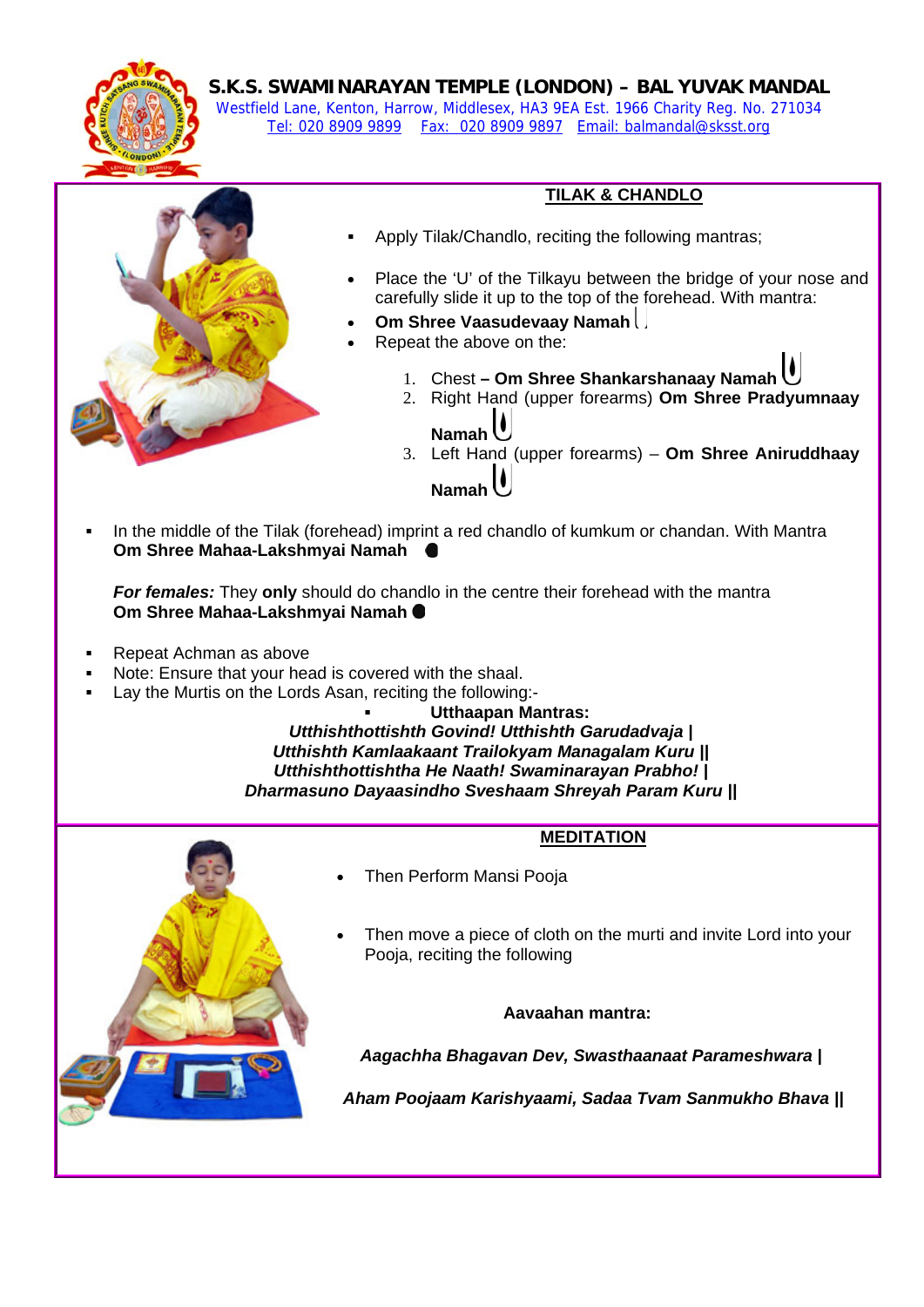

## **S.K.S. SWAMINARAYAN TEMPLE (LONDON) – BAL YUVAK MANDAL**

Westfield Lane, Kenton, Harrow, Middlesex, HA3 9EA Est. 1966 Charity Reg. No. 271034 Tel: 020 8909 9899 Fax: 020 8909 9897 Email: balmandal@sksst.org



- Do darshan of Lord (Murti)
- Then offer food to the Lord (Saakar, Peanuts, Kaju, Badam etc)
- Then Perform Lords Aarti

#### **MANTRA JAAP**



- Then do 3 malas sitting down (Mala should always be done in a gaumukhi).
- Then Perform 1 Tap Mala. (Stand on the left leg with the right leg crossed over the left the knee. Hold up both hands.)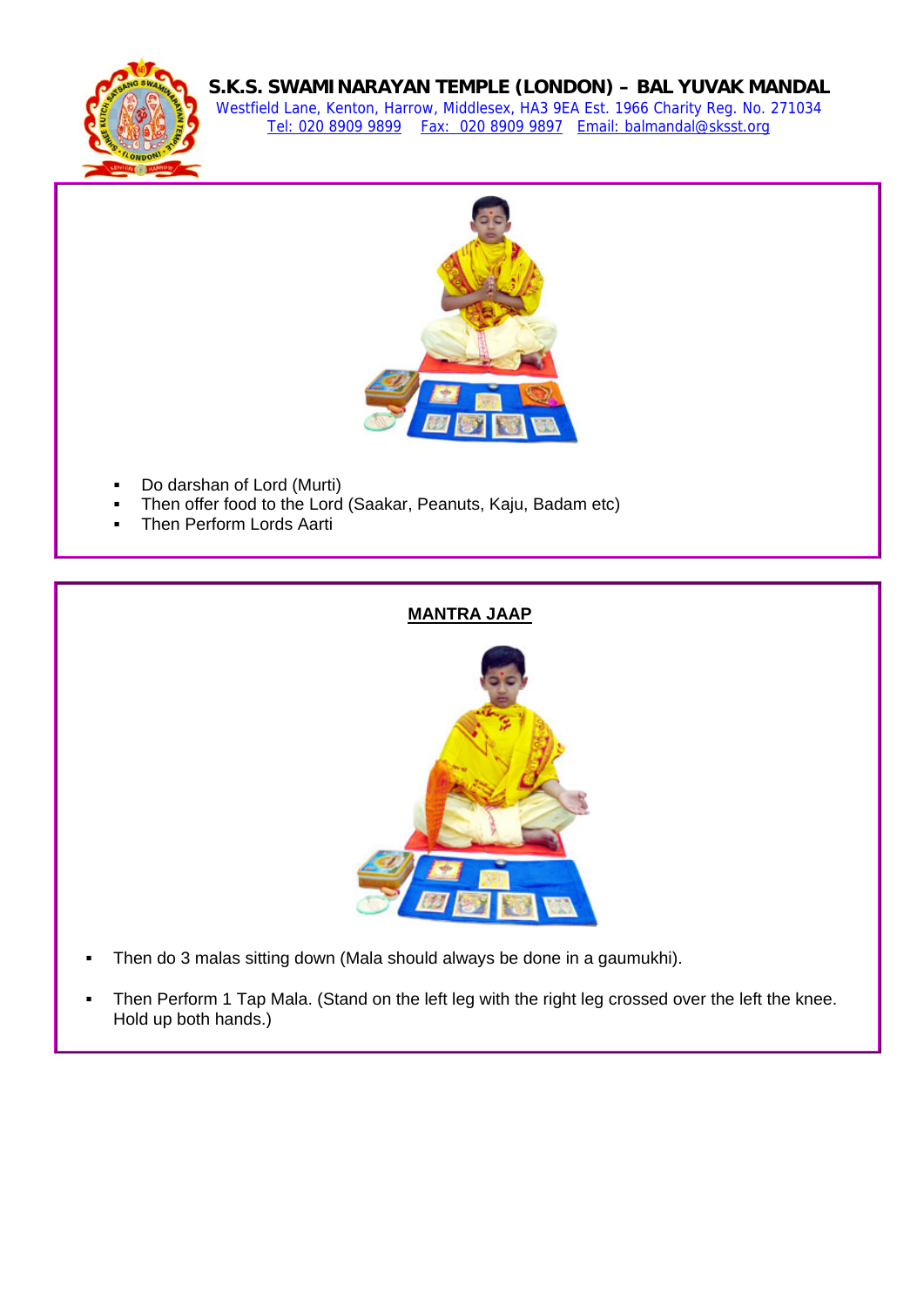

# **S.K.S. SWAMINARAYAN TEMPLE (LONDON) – BAL YUVAK MANDAL**

Westfield Lane, Kenton, Harrow, Middlesex, HA3 9EA Est. 1966 Charity Reg. No. 271034 Tel: 020 8909 9899 Fax: 020 8909 9897 Email: balmandal@sksst.org



Perform of 3 malas to the Lord whilst doing Pradakshina



- : Perform (5) Sashtang Dandvat Pranam from the right of god (male) / Panchang Pranam (**female**)
- Perform a  $6<sup>th</sup>$  dandavat, asking for forgiveness for any mistakes you may have made yesterday such as hurting another's feeling or taking part in back biting.



- Do Prarthna, eg. Vishvesh chho, Nijashritanam etc. (while doing danvat)
- 1 Mala for Guru Mantra.